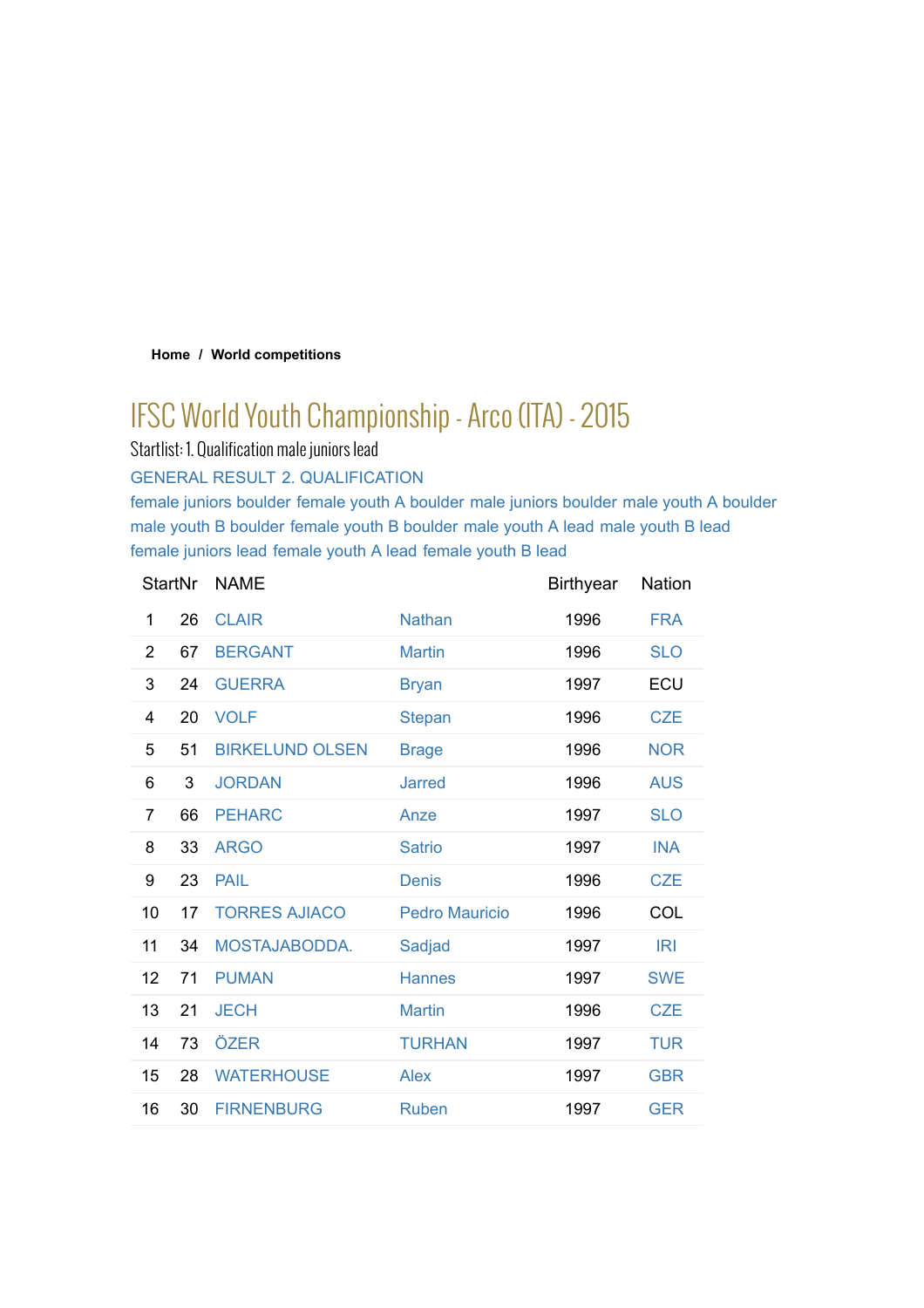| <b>StartNr</b> |             | <b>NAME</b>                    |                    | <b>Birthyear</b> | Nation     |
|----------------|-------------|--------------------------------|--------------------|------------------|------------|
| 17             | 46          | LEE                            | Geonho             | 1997             | <b>KOR</b> |
| 18             | 50          | MARTÍNEZ CORDERO Héctor Adrián |                    | 1997             | <b>MEX</b> |
| 19             | 9           | <b>ANGELOV</b>                 | Vladislav          | 1996             | <b>BUL</b> |
| 20             | 78          | <b>BAILEY</b>                  | Sean               | 1996             | <b>USA</b> |
| 21             | 10          | <b>TSVETKOV</b>                | <b>Vasil</b>       | 1996             | <b>BUL</b> |
| 22             | 37          | <b>ANDREOLI</b>                | Federico           | 1996             | <b>ITA</b> |
| 23             | 6           | <b>PARMA</b>                   | Georg              | 1997             | <b>AUT</b> |
| 24             | 65          | <b>SHIKOV</b>                  | Aleksandr          | 1997             | <b>RUS</b> |
| 25             | 44          | <b>ORAZBEKOV</b>               | <b>Merey</b>       | 1997             | <b>KAZ</b> |
| 26             | 79          | <b>COLEMAN</b>                 | <b>Nathaniel</b>   | 1997             | <b>USA</b> |
| 27             | 63          | <b>BYDTAEV</b>                 | Sergei             | 1997             | <b>RUS</b> |
| 28             | 27          | <b>BYRNE</b>                   | Connor             | 1996             | <b>GBR</b> |
| 29             | 59          | <b>SLABBERT</b>                | <b>Thomas</b>      | 1997             | <b>RSA</b> |
| 30             | 80          | <b>GRUPPER</b>                 | Jesse              | 1997             | <b>USA</b> |
| 31             | 16          | <b>FARAH</b>                   | <b>Borja</b>       | 1997             | <b>CHI</b> |
| 32             | 96          | <b>SAMOILOV</b>                | Fedir              | 1997             | <b>UKR</b> |
| 33             | $\mathbf 1$ | <b>SANCHEZ TRAPES</b>          | Francisco          | 1997             | <b>ARG</b> |
| 34             | 12          | <b>HENDSBEE</b>                | <b>Matthew</b>     | 1997             | <b>CAN</b> |
| 35             | 14          | <b>SMITH</b>                   | Nathan             | 1997             | <b>CAN</b> |
| 36             | 4           | <b>RÖCK</b>                    | <b>Bernhard</b>    | 1996             | <b>AUT</b> |
| 37             | 47          | <b>KIM</b>                     | Younghyun          | 1997             | <b>KOR</b> |
| 38             | 40          | <b>KORENAGA</b>                | <b>KEIICHIRO</b>   | 1996             | <b>JPN</b> |
| 39             | 41          | <b>NARASAKI</b>                | <b>Tomoa</b>       | 1996             | <b>JPN</b> |
| 40             | 52          | <b>BJØRNGAARD</b>              | <b>Rolf-Martin</b> | 1996             | <b>NOR</b> |
| 41             | 8           | <b>VANCAYZEELE</b>             | <b>Nicolas</b>     | 1996             | <b>BEL</b> |
| 42             | 49          | <b>MONTES URIBE</b>            | Sergio Santiago    | 1997             | <b>MEX</b> |
| 43             | 31          | <b>MEJIA</b>                   | <b>HECTOR</b>      | 1997             | <b>GUA</b> |
| 44             | 25          | <b>FLOR VAZQUEZ</b>            | Jonatan            | 1996             | <b>ESP</b> |
| 45             | 5           | <b>ERBER</b>                   | <b>Matthias</b>    | 1997             | <b>AUT</b> |
| 46             | 15          | <b>AYALA</b>                   | benjamin           | 1997             | <b>CHI</b> |
| 47             | 22          | <b>KELLER</b>                  | <b>Mikulas</b>     | 1997             | <b>CZE</b> |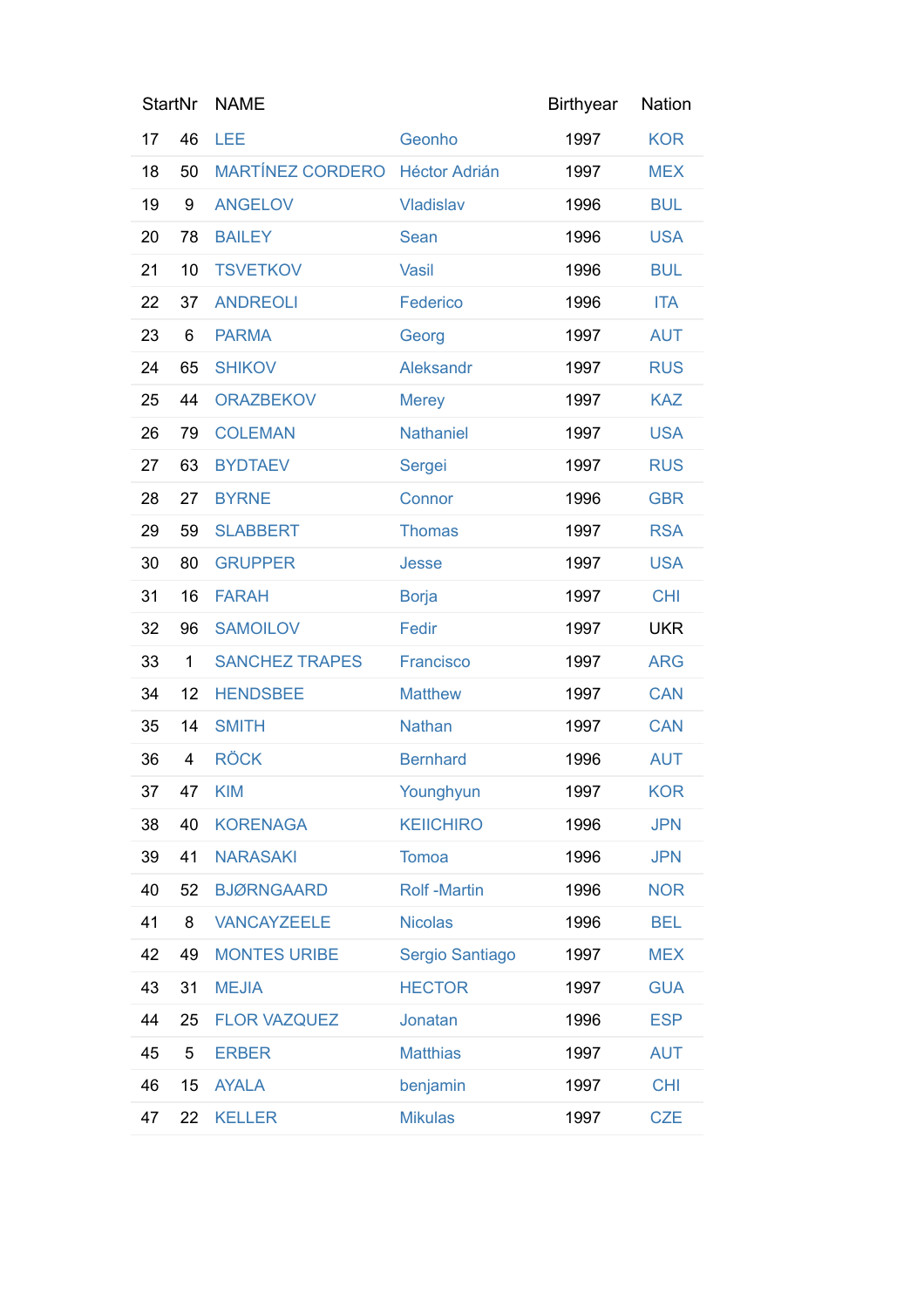| <b>StartNr</b> |                | <b>NAME</b>       |                     | <b>Birthyear</b> | Nation     |
|----------------|----------------|-------------------|---------------------|------------------|------------|
| 48             | 62             | <b>SKORODUMOV</b> | Sergei              | 1996             | <b>RUS</b> |
| 49             | 29             | <b>HANS</b>       | <b>Moritz</b>       | 1996             | <b>GER</b> |
| 50             | 60             | <b>ROSSER</b>     | <b>Dale</b>         | 1997             | <b>RSA</b> |
| 51             | 57             | <b>CHMIALA</b>    | <b>Adrian</b>       | 1996             | <b>POL</b> |
| 52             | 56             | <b>SANDERS</b>    | George              | 1997             | <b>NZL</b> |
| 53             | 11             | <b>FUNK</b>       | Andrew              | 1997             | <b>CAN</b> |
| 54             | 54             | <b>NORUM</b>      | <b>Jakob Heber</b>  | 1996             | <b>NOR</b> |
| 55             | 36             | <b>CARASIO</b>    | Lorenzo             | 1996             | <b>ITA</b> |
| 56             | 72             | <b>OZTURK</b>     | <b>ISMAIL</b>       | 1996             | <b>TUR</b> |
| 57             | 38             | <b>BOSCO</b>      | Francesco           | 1997             | <b>ITA</b> |
| 58             | 55             | <b>CHEVALLIER</b> | Kent                | 1997             | <b>NZL</b> |
| 59             | 74             | <b>AYVAZ</b>      | <b>UMUT CAN</b>     | 1997             | <b>TUR</b> |
| 60             | 81             | <b>TRESCO</b>     | <b>Benlsaac</b>     | 1996             | <b>USA</b> |
| 61             | 53             | <b>HAMRE</b>      | Jon Pål             | 1997             | <b>NOR</b> |
| 62             | $\overline{7}$ | <b>LORENZI</b>    | <b>Simon</b>        | 1997             | <b>BEL</b> |
| 63             | 69             | <b>UNUK</b>       | Tim                 | 1996             | <b>SLO</b> |
| 64             | 13             | <b>SIROIS</b>     | <b>Charles</b>      | 1997             | <b>CAN</b> |
| 65             | 58             | <b>SCHAB</b>      | Piotr               | 1996             | <b>POL</b> |
| 66             | 75             | <b>CATAK</b>      | <b>MUSTAFA ONUR</b> | 1997             | <b>TUR</b> |
| 67             | 77             | <b>MITCHELL</b>   | <b>Brendan</b>      | 1997             | <b>USA</b> |
| 68             | 18             | <b>MUÑOZ</b>      | Alejandro           | 1997             | COL        |
| 69             | 19             | <b>CUJIC</b>      | <b>Borna</b>        | 1997             | <b>CRO</b> |
| 70             | 32             | <b>GUSTI</b>      | Abimanyu            | 1996             | <b>INA</b> |
| 71             | 43             | <b>HADA</b>       | <b>Yuki</b>         | 1997             | <b>JPN</b> |
| 72             | 35             | <b>MINIELY</b>    | Or                  | 1997             | <b>ISR</b> |
| 73             | 39             | <b>SINIBALDI</b>  | Lorenzo             | 1997             | <b>ITA</b> |
| 74             | 61             | <b>SWART</b>      | <b>Tristan John</b> | 1997             | <b>RSA</b> |
| 75             | 70             | <b>VOGT</b>       | <b>Dimitri</b>      | 1997             | <b>SUI</b> |
| 76             | $\overline{2}$ | <b>HARRISON</b>   | Campbell            | 1997             | <b>AUS</b> |
| 77             | 68             | <b>PRESKAR</b>    | <b>Milan</b>        | 1996             | <b>SLO</b> |
| 78             | 42             | <b>SHIMATANI</b>  | <b>Naoki</b>        | 1996             | <b>JPN</b> |